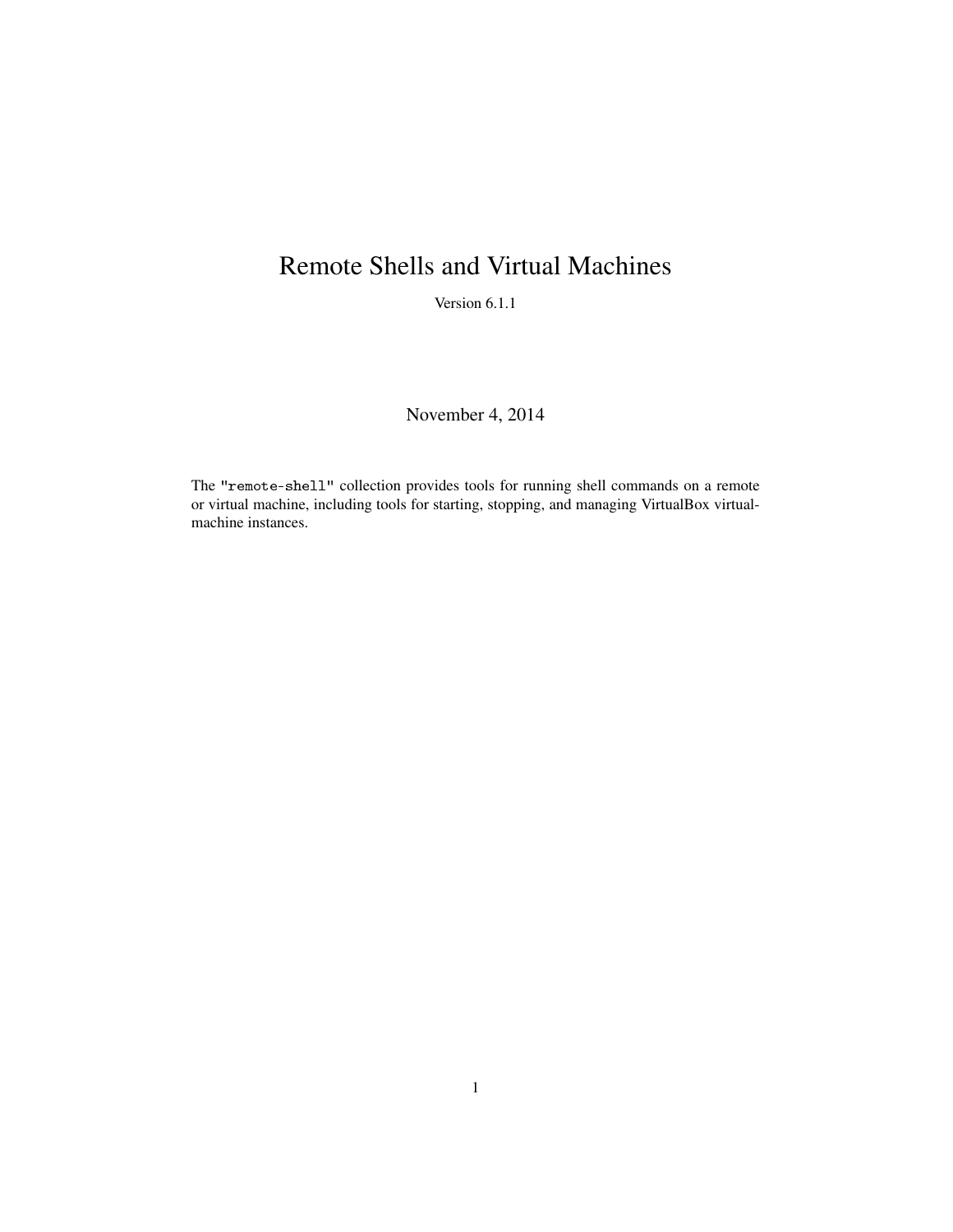## **Contents**

| 1 Remote Shells                |  |
|--------------------------------|--|
| 2 Managing VirtualBox Machines |  |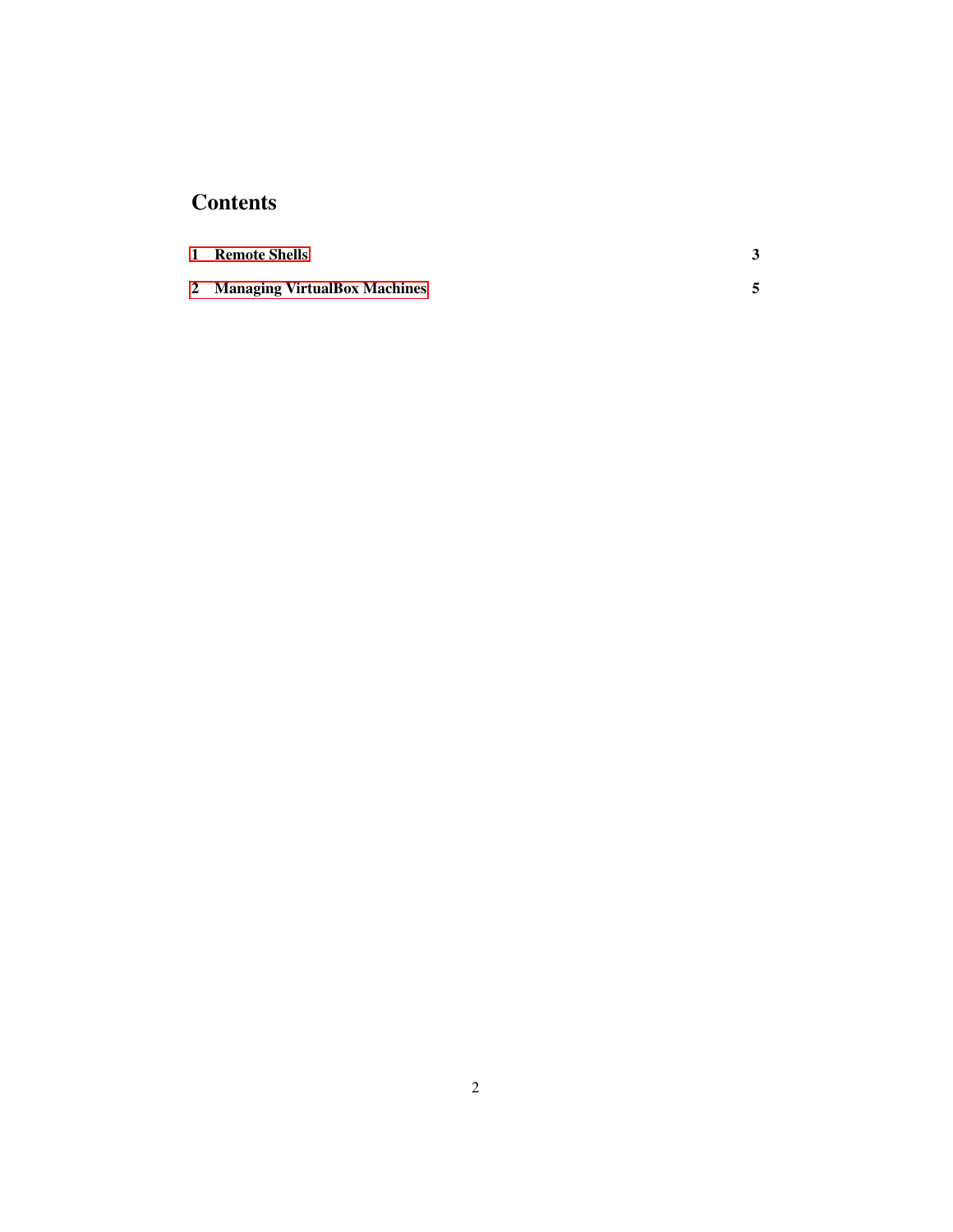## <span id="page-2-0"></span>1 Remote Shells

```
(require remote-shell/ssh) package: remote-shell-lib
(remote? v) \rightarrow boolean?v : any/c
```
Returns  $\#t$  if v is a remote-host representation produced by remote,  $\#f$  otherwise.

```
(remote #:host host
       [#:user user
        #:env env
        #:remote-tunnels remote-tunnels
        #:timeout timeout-secs]) \rightarrow remote?
 host : string?
 user : string? = ""
 env : (listof (cons/c string? string?)) = '()
  remote-tunnels :
(listof (cons/c (integer-in 1 65535)
                                   (integer-in 1 65535)))
                                                           = null
 timeout\text{-}secs: real? = 600
```
Creates a representation of a remote host. The host argument specifies the host for an ssh connection. If user is empty, then the current user name is used for the remote host.

The env argument specifies environment variables to set before running any command on the remote host.

The remote-tunnels argument specifies ports to tunnel from the remote host back to the local host. The first port number in each pair is the port number on the remote host, and the second port number is the port that it tunnels to on the local host.

The timeout argument specifies a timeout after which a remote command will be considered failed.

```
(ssh remote
     command
    [#:mode mode
     #:failure-log failure-dest
     #:success-log success-dest
     #:show-time? show-time?])
\rightarrow (or/c void? boolean? (cons/c boolean? bytes?))
 remote : remote?
 command : (or/c string? path-string?)
 mode : (or/c 'error 'result 'output) = 'error
 failure-dest : (or/c #f path-string?) = #f
 success-dest : (or/c #f path-string?) = #f
  show-time? : any/c = #f
```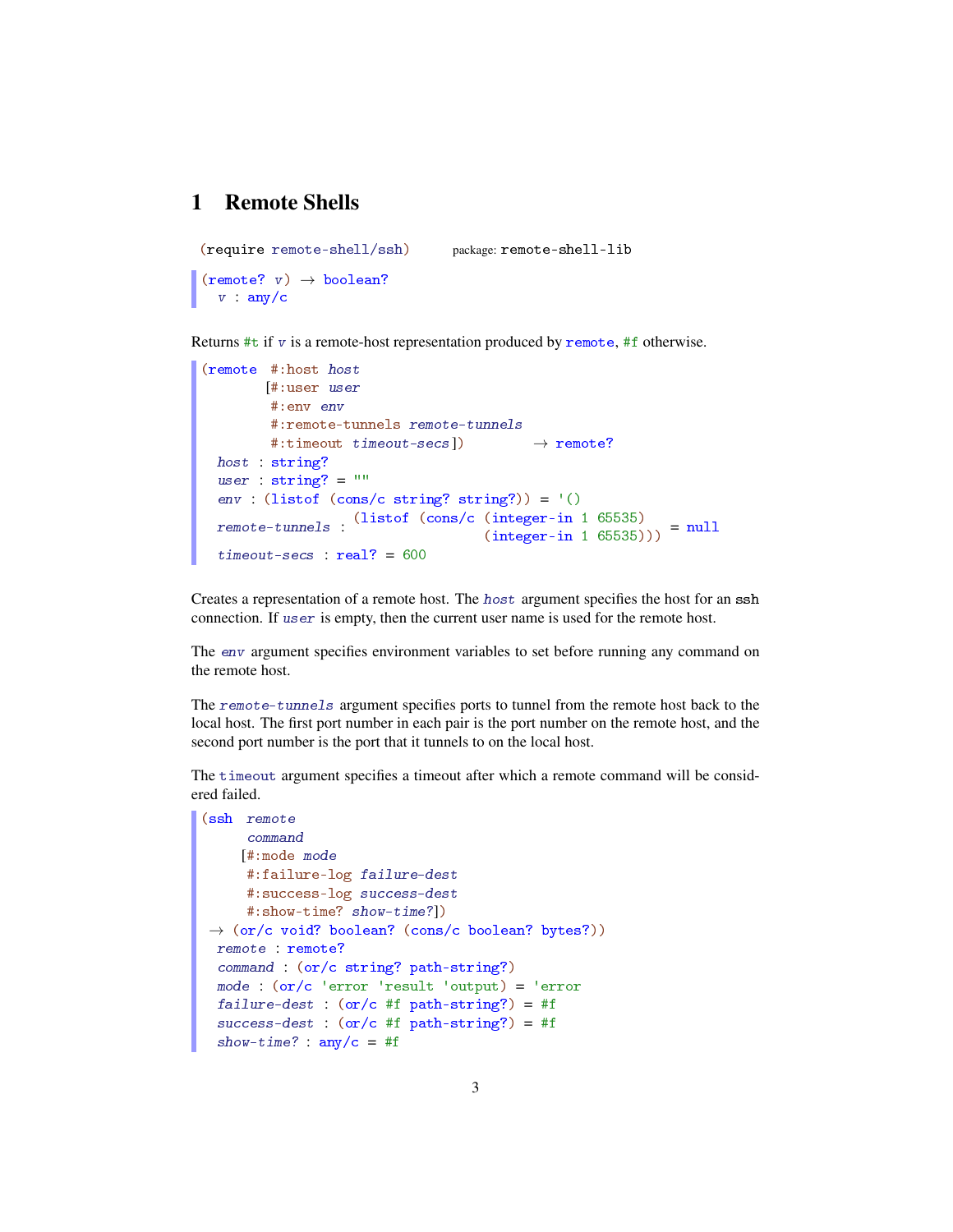Runs a shell command at remote, were the commands are concatenated (with no additional spaces) to specify the remote shell command. The remote command is implemented with ssh as found by find-system-path.

If mode is 'error, then the result is (void) or an exception is raised if the remote command fails with an connection error, an error exit code, or by timing out. If mode is 'result, then the result is  $\#t$  for success or  $\#f$  for failure. If mode is 'cons, then the result is a pair containing whether the command succeeded and a byte string for the command's output (including error output).

If  $f \text{a}$  i lure-dest is not  $\#\text{f}$ , then if the command fails, the remote output (including error output) is recorded to the specified file. If success-dest is not #f, then if the command fails, the remote output (including error output) is recorded to the specified file.

```
(scp remote source dest [#:mode mode]) \rightarrow (or/c void? boolean?)
 remote : remote?
 source : path-string?
 dest : path-string?
 mode : (or/c 'error 'result 'output) = 'error
```
Copies a file to/from a remote host. Use at-remote to form either the source or dest argument. The remote command is implemented with scp as found by find-system-path.

If mode is 'error, then the result is (void) or an exception is raised if the remote command fails. If mode is 'result, then the result is #t for success or #f for failure.

```
(at-remote remote path) \rightarrow string?
  remote : remote?
  path : path-string?
```
Combines remote and path to form an argument for scp to specify a path at the remote host.

```
(make-sure-remote-is-ready remote
                          [#:tries tries]) \rightarrow void?
 remote : remote?
 tries : exact-nonnegative-integer? = 3
```
Runs a simple command at remote to check that it receives connections, trying up to tries times.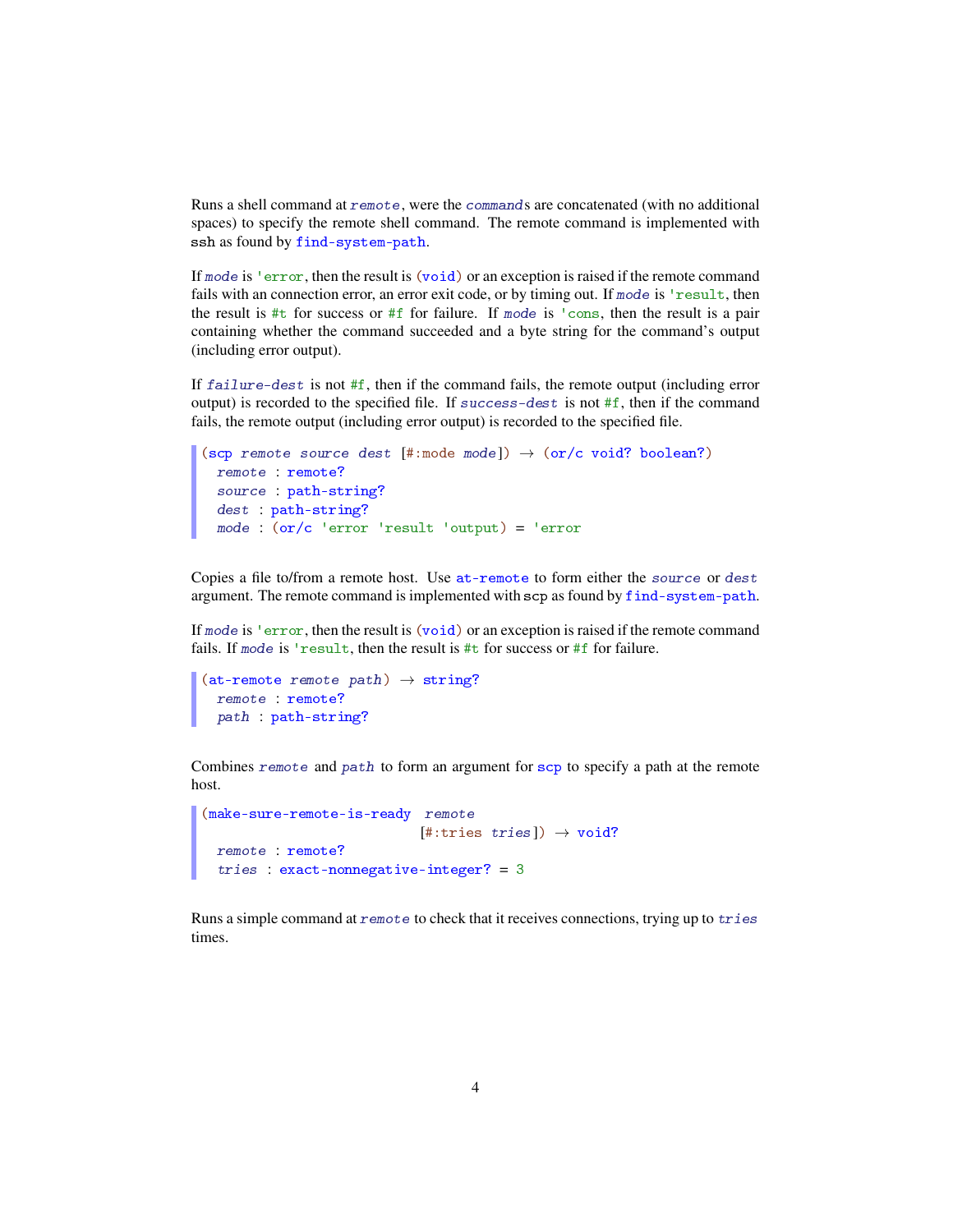## <span id="page-4-0"></span>2 Managing VirtualBox Machines

```
(require remote-shell/vbox) package: remote-shell-lib
(start-vbox-vm name
              [#:max-vms max-vms
               #:log-status log-status
               #:pause-seconds pause-seconds
               #:dry-run? dry-run?]) \rightarrow void?
 name : string?
 max-ums : real? = 1log-status : (string? #:rest any/c . -> . any) = printf
 pause-seconds : real? = 3
 dry-run? : any/c = #f
```
Starts a VirtualBox virtual machine name that is in a saved, powered off, or running state (where a running machine continues to run).

The start will fail if max-vms virtual machines are already currently running. This limit is a precaution against starting too many virtual-machine instances, which can overwhelm the host operating system.

The log-status argument is used to report actions and status information.

After the machine is started, start-vbox-vm pauses for the amount of time specified by pause-seconds, which gives the virtual machine time to find its bearings.

If  $\text{dry-run}$  is #t, then the machine is not actually started, but status information is written using log-status to report the action that would have been taken.

```
(stop-vbox-vm name
              [#:save-state? save-state?
              #:log-status log-status
               #:dry-run? dry-run?]) \rightarrow void?
 name : string?
 save-state? : any/c = #tlog-status: (string? #:rest any/c . -> . any) = printf
 \frac{dry-run?}{?} : any/c = #f
```
Stops a VirtualBox virtual machine name that is in a running state. If save-state? is true, then the machine is put into saved state, otherwise the current machine state is discarded and the machine is powered off.

The log-status argument is used to report actions and status information.

If  $\text{div } y$ -run is #t, then the machine is not actually started, but status information is written using log-status to report the action that would have been taken.